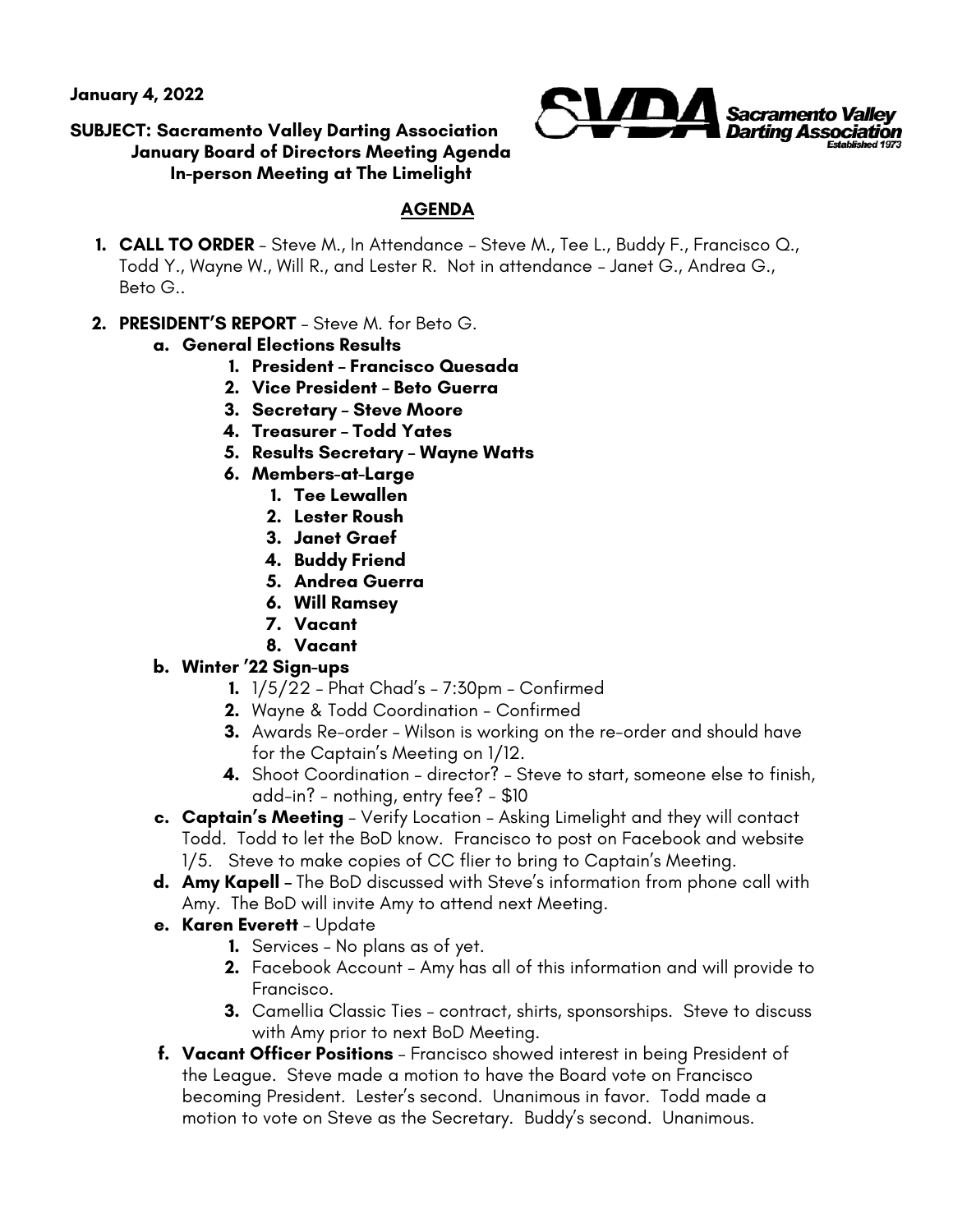- **g. Secretary, Treasurer, & Results Secretary Season Reimbursements –Also multi-media and webmaster positions as well. \$400 to RS, \$80 to T & S, and \$60 SM and Web –** Vote will take place in Treasurer's report.
- **h. Next Board Meeting –** January 25, 2022
- **3. VICE PRESIDENT'S REPORT**  Beto G. No report
- **4. SECRETARY'S REPORT**  Steve M.
	- **a. Prior Meeting Minutes**  October 2021 review & approval Todd made motion with Will's second. All in favor with no abstentions.
	- **b. SVDA Yearly Calendar**  Steve M. to Coordinate and present to the BoD at the next meeting. Will review schedule for this season first. Steve to have ready for W-22 Schedule creation by Wayne.
- **5. RESULTS SECRETARY REPORT**  Wayne W.
	- **a. Coordination w/Bryan K. –** Wayne has been in contact with Bryan and has his forms and email lists. Todd and Wayne to coordinate.
- **6. WEBSITE UPDATE**  Francisco Q.
	- **a. Website Update –** Will put up minutes, agenda, fliers, and schedule when available. Wayne to send a pdf to Francisco for schedule.
	- **b. Facebook Administration –** Now that we have administrative information through Amy, Andrea and Francisco to coordinate.
- **7. ADO REPORT**  Andrea G.
	- **a. Update –** Beto, Andrea, and Will are going to Vegas. Steve to make copies of CC flier and get to those three.
- **8. CAMELLIA CLASSIC REPORT** –Steve M.
	- **a. CC 45 Contract –** Good to go.
	- **b. CC 45 Flier –** Good to go.
	- **c. WDF Ranking Points –** Good to go.
	- **d. ADO Tournament Sanctioning –** Good to go.
	- **e. Magic Darts**  Steve still to meet with Kelly and John Baxter.
	- **f. Hard Rock Tour**  1/14/22 at 7:00pm
	- **g. CC Committee Meeting**  1/14/22 at Hard Rock after tour. Steve to invite John and Kelly Baxter to Hard Rock tour and dinner.
	- **h. Trailer Recon**. 1/15/22 10:00am Steve M.'s house
	- **i. New Standards**  Tee L. Standards will be built on Saturday, January 29, 2022. Tee to look into material costs, Steve to look into scoreboards, Tee to look into skirt material, entire board to look at carpet from RJ. Steve to look into light fixtures.
- **9. TREASURER'S REPORT –** Todd Y. Todd emailed this month's Treasurer's report to the BoD earlier today. Francisco's motion with Will's second to approve the Treasurer's report. Todd is concerned that Diamond Billiards owes \$650 and On The Y for \$150. Steve to contact Bryan and find out about the monies he owes. Todd will contact On The Y. Will to contact Mike Yaksitch about his CC 44 sponsorship \$250.
	- **a. General & Camellia Classic Account Updates** \$4,680 to be approved. Steve's motion with Will's second. Unanimous.
- **10. NEW BUSINESS**